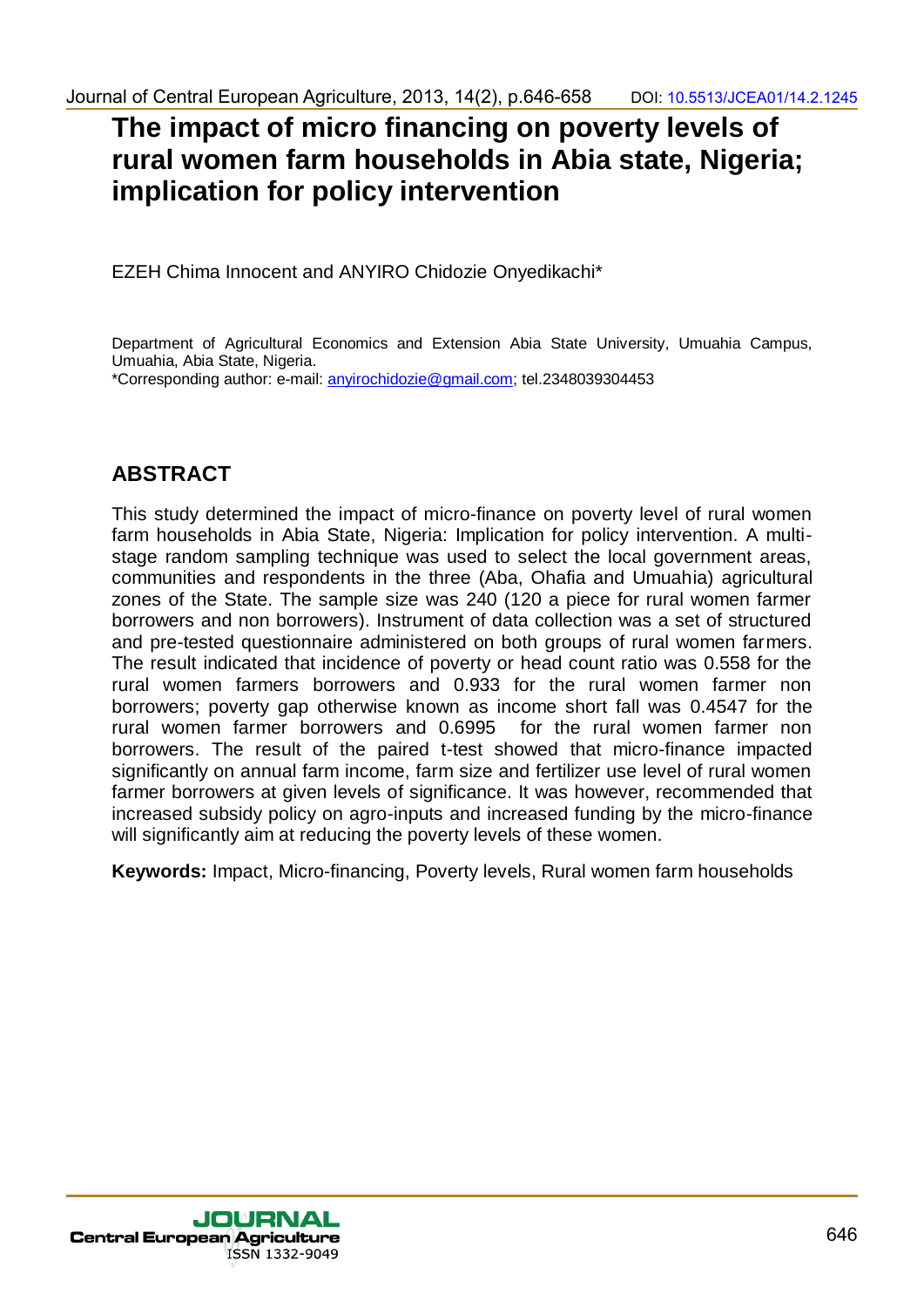Poverty is a phenomenon, as old as the history of the world, but which in recent times has assumed multifarious dimensions. It is a rural dilemma and continues to be a persistent multi dimensional complex. Most of the world"s poor are rural-based, suggestive of traditional or primary societies, or people living in the countryside, which may be remote, or isolated by any imaginable geographical description. Rural poverty is common in most of the developing countries. The rural poor make up than 75% of the poor in many sub-Saharan countries (Amalu, 2005).

In fact, in Nigeria, the state of rural poverty is no less alarming with very sharp deterioration in the living standard of the people (Amalu, 1998). He observed that the number of rural people especially women living below the poverty line in Nigeria grew by 42% from 1965 to 1988. According to Oladipo et al (2011), rural population in Nigeria living below poverty line in the rural areas as at 2004 was 54%.

Women constitute a formidable and significant live wire of peasant farming in Nigeria, providing between 70% and 80% of food produced and consumed in Nigeria (Food and Agricultural Organization ( FAO) 2004; Nwankwo, 2004; World Bank ,1996). In spite of this, they still face a lot of hardship that have forced them to remain perpetually small-scale producers. Although women farmers contribute significantly to agricultural production in Nigeria, they are least likely to benefit from agricultural extension services, agricultural credit schemes and technologies that would improve their productivity. This has been as a result of barriers exerted by cultural, social, biological and religious factors (Nwaru, 2003; Ijere, 1991). In fact, there is a strong case for arguing that without credit and complementing public infrastructure (roads, bridges, electricity, schools), It is difficult to see how women smallholders could generate incomes that can sustain an adequate livelihood (Durno and Stuart 2005; Hoddinott, 1998; Anyiro and Oriaku, 2011). Innocent and Onyestiac. The Impact Of Marc Francoin On Poverfu Levels Of Rural Women I sm.<br>
Forverty is a phonometrum, as old as the history of the world, but which in rocent<br>
the world is a phonometrum with the world but

In Nigeria, women farmers work 15 to 20 hours a day and ensuring the health, education and overall well-being of the families and communities (Ezeh et al, 2012). Amidst economic crisis, women farmers carry more of the load without crucial support that could raise their agricultural productivity (Karen, 1994; Nwakwo, 2004). Many women fall into the category of the vulnerable landless, unemployed, under employed and suffer most of the consequences of food insecurity. As a result, poverty therefore remains the most critical obstacle inhibiting the political, socioeconomic transformation among rural women farmers in Nigeria (Akinyele, 1997).

The poor attention given to women farmers who constitute the majority of farm labour force has led to deterioration in the country"s food situation. Not only were there widening food supply-demand gaps, there were also rising import bills (Tanko, 1993; Safilious-Rothschild, 2003).

Despite numerous policies and programmes (Better life for rural women, 1987; Family Support Programme, 1995; Family Support Programme 1997; Ministry of Women Affairs, 2000) geared towards improving the living standard of women in Nigeria, it has been difficult to stem the growth of rural poverty especially among women (Adegeye, 1999; Ezeh, 2007; Nwachukwu and Ezeh, 2007). In the rural areas, the problem is that poverty lingers on as it has defied any precise solution. It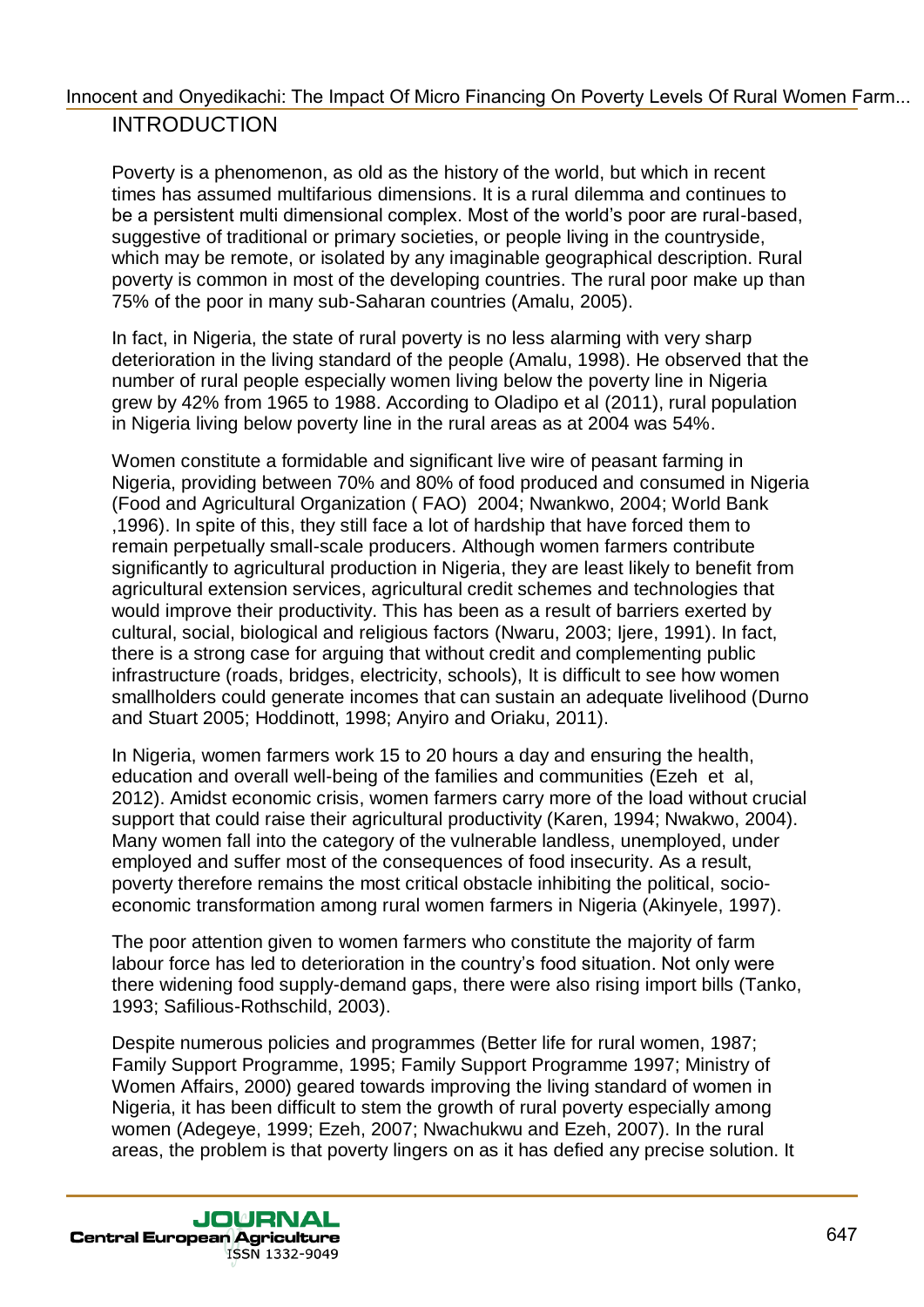is now strongly believed that a contributing factor to this problem is the inability to properly articulate the depth and severity of rural women poverty.

In order to make the rural women farmers to continue to perform their essential roles, their poverty levels must be determined and reduced. This makes it necessary to know the extent of poverty being experienced by the rural women because the poor are not equally poor and hence, different levels of poverty alleviations measures will be needed to lift them out of poverty (Ayobatele and Amudipe, 1999; Ezeh, 2007).

Micro-finance is the supply of loans, savings and other basic financial services to the poor. These poor smallholder farmers require diverse range of financial instruments to meet working capital requirement, build assets, stabilize consumption and shield themselves against risks. In practice, micro finance is more than disbursement, management and collection of small loans. It is a flexible process by which financial services are delivered to owners of micro-enterprises on sustainable basis. It is therefore, the objectives of this study to specifically

- i. Determine the socio-economic characteristics of the rural women farmer borrowers and non borrowers.
- ii. Determine the poverty line, poverty incidence and poverty gap between the rural women borrowers and non borrowers in the study area;
- iii. Determine the impact of the micro-credits on rural women farmers' income, farm size and fertilizer use level

### HYPOTHESIS TESTED

 $H_1$ : There is a significant difference in the farm income level, farm size, and fertilizer use level between the rural women farmer loan beneficiaries and non beneficiaries in Abia State, Nigeria.

### MATERIAL AND METHODS

The study area is Abia State. The State was purposively chosen because it is one of the major food producing states in the country and majority of its farm labour force are women and live in the rural areas (Abia State, 1992; Nwankwo, 2004). The study covered the three agricultural zones namely Aba, Ohafia and Umuahia. Abia State has a land area of 7627.20 square kilometers with a population of 2,297,978. Of these 1,108,357 (48%) are males while 1,189.621 (52%) are female (NPC, 2006).

Multi stage random sampling technique was used in the selection of local government areas, communities, and respondents. In stage one, two local government areas were randomly selected from each agricultural zone. The local government areas selected were Ikwuano and Umuahia South Local Government Area (Umuahia Agricultural zone); Ohafia and Bende Local Government Areas (Ohafia Agricultural zone); Aba South and Osisioma Local Government Areas (Aba Agricultural zone). This gave a total of 6 local government areas. The second stage involved the random selection of one micro-finance outfit in each local government area, thus bringing the number of micro finance outlets to 6. The sample frame of women farmer borrowers was obtained from micro-finance outfit. Innocent and Onegotialco The Impact Of Micro Lindon One Doets Leads Of Riving Women I simply believed that a contributing factor to this problem is the microlity of the microseconduction of the property and the microsecond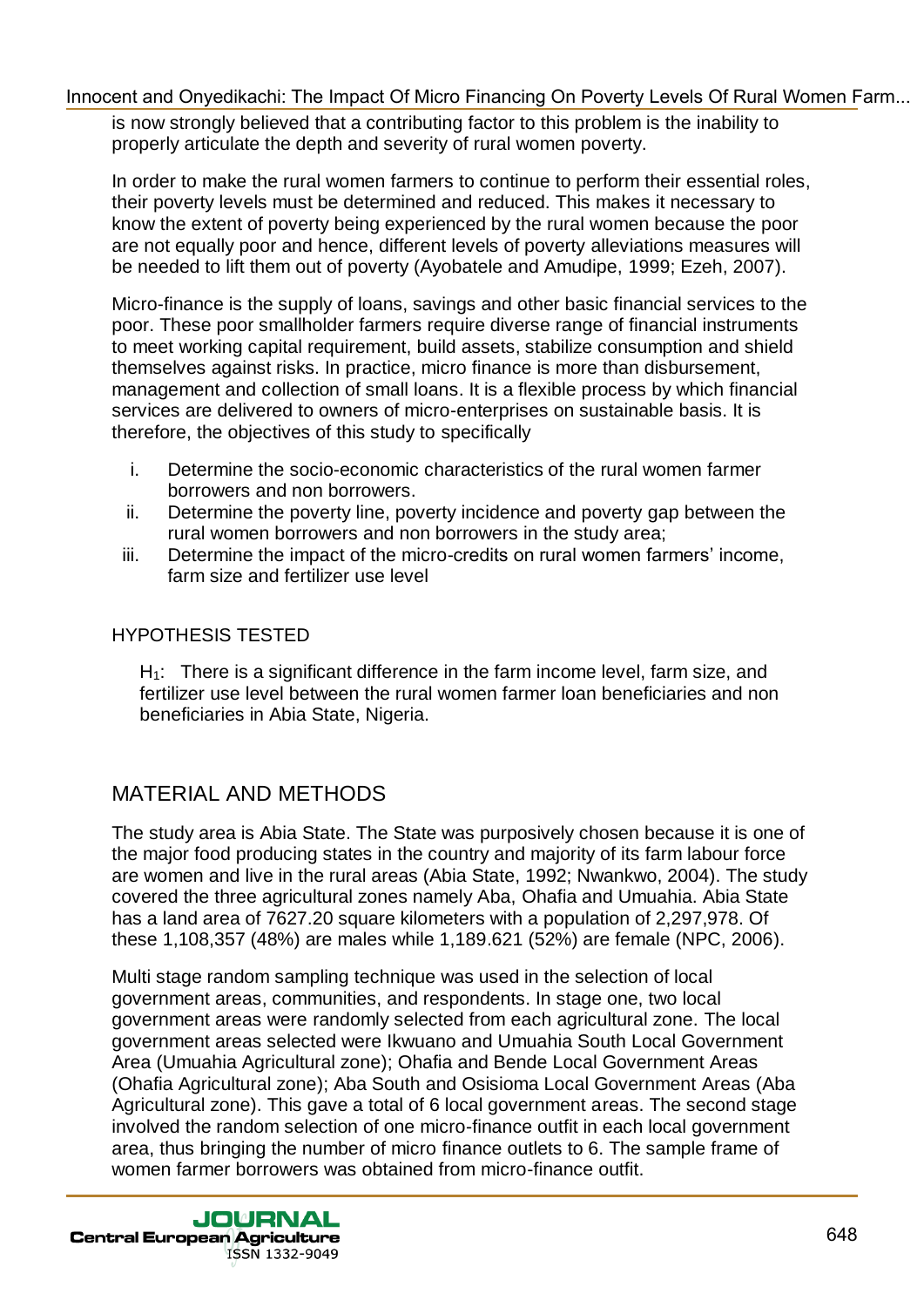In stage three, 20 women farmers who benefited from the micro finance's agricultural loan facilitates were randomly selected. This gave a total sample size of 120 women farmer borrowers. To provide for the non-borrowers, another set of 120 women farmers were randomly selected bringing the cumulative sample size to 240. The instrument of data collection was via a set of pre-tested and structured questionnaire. Incorection and Onyestiackit. The Impact Of Micro Entance of Diversity Levels Of Nuclei Viennel<br>
In stage three, 20 women framera who benefied form the micro framera signal was<br>
Name through the stage of 120 women<br>
Name i

The various analyses carried out include the use of mean, frequency counts, poverty parameters, paired t-test.

In estimating the extent of poverty among the rural women farmers, the following equations were used according to Ayobatele and Amudipe (1999) and Ezeh (2007).

$$
H = q/n
$$
 11111 (1)

**Where** 

| H. | $\mathbf{r} = \mathbf{r}$ | Head count ratio (Poverty incidence)                                               |
|----|---------------------------|------------------------------------------------------------------------------------|
| Q  | $=$                       | number of poor rural women farmers (i.e. those earning<br>below the poverty line). |

 $N =$  total number of rural women farmers

Poverty depth will be measured with poverty gap index

$$
I = [(Z - Y)/Z] \n--- \n--- \n--- \n--- \n(II)
$$

**Where** 

| Poverty gap |
|-------------|
|-------------|

 $Z =$  Poverty line estimated using the mean household expenditure

 $Y =$  Average income of the poor rural women farmers

Poverty line = mean household expenditure.

Paired treatment test (paired "t" test) was used according to Nwachukwu and Ezeh (2007) as follows;

|  |  | ۱۱ | $\overline{S_2^2}$ n1 + n2 degrees of freedom |
|--|--|----|-----------------------------------------------|

**Where** 

| $t =$               |                           | paired t statistic                                    |
|---------------------|---------------------------|-------------------------------------------------------|
| $\overline{X}_1$    | $\mathbf{r} = \mathbf{r}$ | mean parameters of micro finance beneficiaries        |
| $\overline{\chi}_2$ | $\alpha_{\rm c} = 0.000$  | mean parameters of non micro finance beneficiaries    |
|                     | $S^2_1 =$                 | variance of parameters of micro finance beneficiaries |
|                     |                           |                                                       |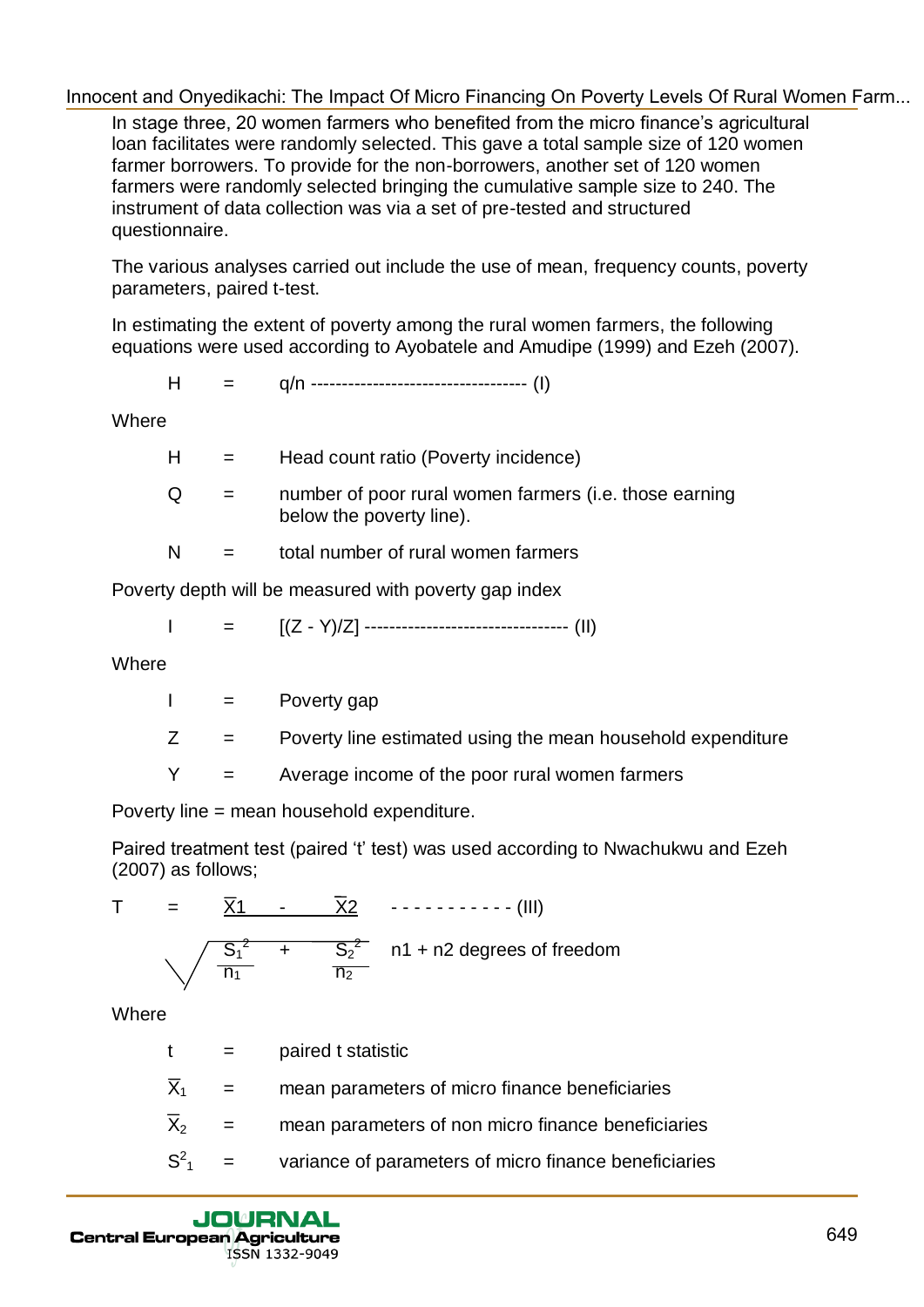| $S^2$          | $\mathbf{r} = \mathbf{r}$ | variance of parameters of non micro finance beneficiaries             |
|----------------|---------------------------|-----------------------------------------------------------------------|
| n <sub>1</sub> |                           | number of selected rural women farmers micro-finance<br>beneficiaries |
|                |                           | number of selected rural women farmers micro-finance                  |

 $n<sub>2</sub>$  = number of selected rural women farmers micro-finance non beneficiaries

# RESULTS AND DISCUSSION

The percentage distribution of some socio-economic variables of the rural women farmer household micro-credit beneficiaries and non beneficiaries is shown in Table I. The result shows that 41.67% of the rural women farmer borrowers were in the age range of between 31 and 40 years while 59.17% of the rural women non micro-credit borrowers were in the age range of between 51 and 60 years. The implication is that there is a deliberate policy in the choice of rural women farm households that are within the active productive workforce. Women farmers in this age group are considered better credit risks in the sense that they are rational decision maker and time is at their disposal to establish reputation within the community (Onyenucheya, 2005). Innocent and One of the Impact Of Micro Entance in the mean of the prior Level Of High Theorem is the transformed to the interest of the transformed to the interest of the transformed to the interest of the control of the

The result in respect to household size of the respondents is shown in table 1. The result indicated that 43.33% of the rural women farmer borrowers had a household size in the range of 1 and 4 persons while 75.0% of the rural women farmer nonborrowers has a household size in the range of 5 and 8 persons. Formal financial institutions show less preference in financing families of large size. Perhaps, beneficiaries with large household size are likely to spend more of the loans in financing consumption and other basic household requirements than on farm production (Njoku and Odii, 1991).

Various levels of educational attainment of both the rural woman farmer borrowers and non- borrowers are displayed in Table 1.The result revealed that a model rating of 97.5% of the rural woman farmer borrowers and 45.83% of the rural women farmer non-borrowers had one form of formal education or the other. Perhaps possession of formal literacy may be one of the criteria for the procurement of loans from institutional sources (Ahia, 2005). This is because rural women farmers that had formal education have better tendency toward adopting new technology to enhance their productive activities.

The frequency distribution of both groups according to their years of farming experience is shown in table 1. The result revealed that 41.67% of the rural women farmer borrowers and 40% of the rural women farmer non borrowers) of both groups of respondents had farming experience spanning between 11 and 20 years. The economic postulate is that the more experienced a woman farmer is, the better she is to utilize the loans advanced to her judiciously. This is likely to impact positively on the effective management and organization of farms and enhances loan repayment (Nwankwo, 2004).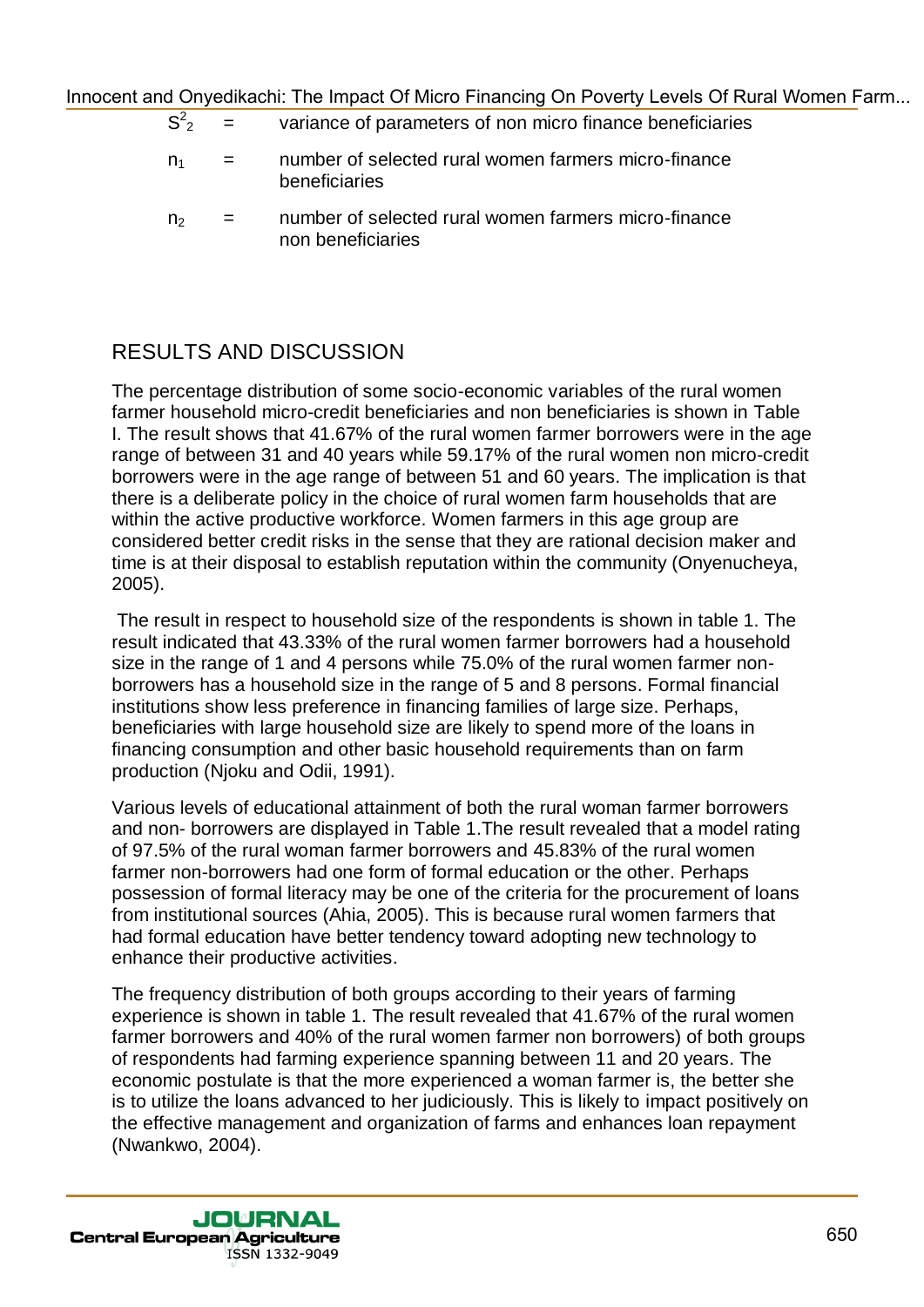|                                                         |                    |                 | the headship of such households. This is in consonance with the result of Ezeh | HIV/AIDS has also rendered many rural women widows and by implication assuming |
|---------------------------------------------------------|--------------------|-----------------|--------------------------------------------------------------------------------|--------------------------------------------------------------------------------|
| Table 1: Socio economic profile of rural women surveyed |                    |                 |                                                                                |                                                                                |
|                                                         | Rural women farmer |                 |                                                                                | Rural women farmer non                                                         |
| borrowers                                               |                    |                 | borrowers                                                                      |                                                                                |
| Variables                                               |                    | % of all        |                                                                                | % of all                                                                       |
| ages (years)                                            | Frequency          | respondents     | Frequency                                                                      | respondents                                                                    |
| $21 - 30$                                               | 23                 | 19.17           | 19                                                                             | 15.83                                                                          |
| $31 - 40$                                               | 50                 | 41.67           | 20                                                                             | 16.67                                                                          |
| $41 - 50$                                               | 41                 | 24.16           | 10                                                                             | 8.33                                                                           |
| $51 - 60$                                               | 6                  | 05.00           | 71                                                                             | 59.00                                                                          |
| Total                                                   | 120                | 100.00          | 120                                                                            | 100.00                                                                         |
| Household size                                          |                    |                 |                                                                                |                                                                                |
| No. Dependent                                           | 16                 | 13.33           | 18                                                                             | 15.00                                                                          |
| $1 - 4$                                                 | 52                 | 43.33           | 4                                                                              | 03.33                                                                          |
| $5 - 8$                                                 | 51                 | 42.51           | 90                                                                             | 75.00                                                                          |
| $9 - 12$                                                | 1                  | 0.83            | 8                                                                              | 06.67                                                                          |
| Total                                                   | 120                | 100.00          | 120                                                                            | 100.00                                                                         |
| <b>Educational level</b>                                |                    |                 |                                                                                |                                                                                |
| No formal education                                     | 3                  | 02.5            | 65                                                                             | 54.17                                                                          |
| First school leaving                                    | 26                 | 21.67           | 22                                                                             | 18.33                                                                          |
| <b>Secondary School</b>                                 | 71                 | 59.16           | 33                                                                             | 27.50                                                                          |
| <b>Certificate Examination</b>                          |                    |                 |                                                                                |                                                                                |
| <b>Tertiary Education</b>                               | 20                 | 16.67           |                                                                                |                                                                                |
| Total                                                   | 120                | 100.00          | 120                                                                            | 100.00                                                                         |
| <b>Farming Experience</b>                               |                    |                 |                                                                                |                                                                                |
| Under 10                                                | 9                  | 7.50            | 28                                                                             | 23.33                                                                          |
| $11 - 20$                                               | 50                 | 41.67           | 48                                                                             | 40.00                                                                          |
| $21 - 30$<br>> 31                                       | 46<br>15           | 38.33           | 40<br>4                                                                        | 33.33                                                                          |
| Total                                                   | 120                | 12.50<br>100.00 | 120                                                                            | 03.33<br>100.00                                                                |
| Household head                                          |                    |                 |                                                                                |                                                                                |
| Men                                                     | 49                 | 40.83           | 55                                                                             | 45.83                                                                          |
| Woman                                                   | 71                 | 59.17           | 65                                                                             | 54.17                                                                          |
| Total                                                   | 120                | 100.00          | 120                                                                            | 100.00                                                                         |
| Source: Field survey, 2007                              |                    |                 |                                                                                |                                                                                |
|                                                         |                    |                 |                                                                                |                                                                                |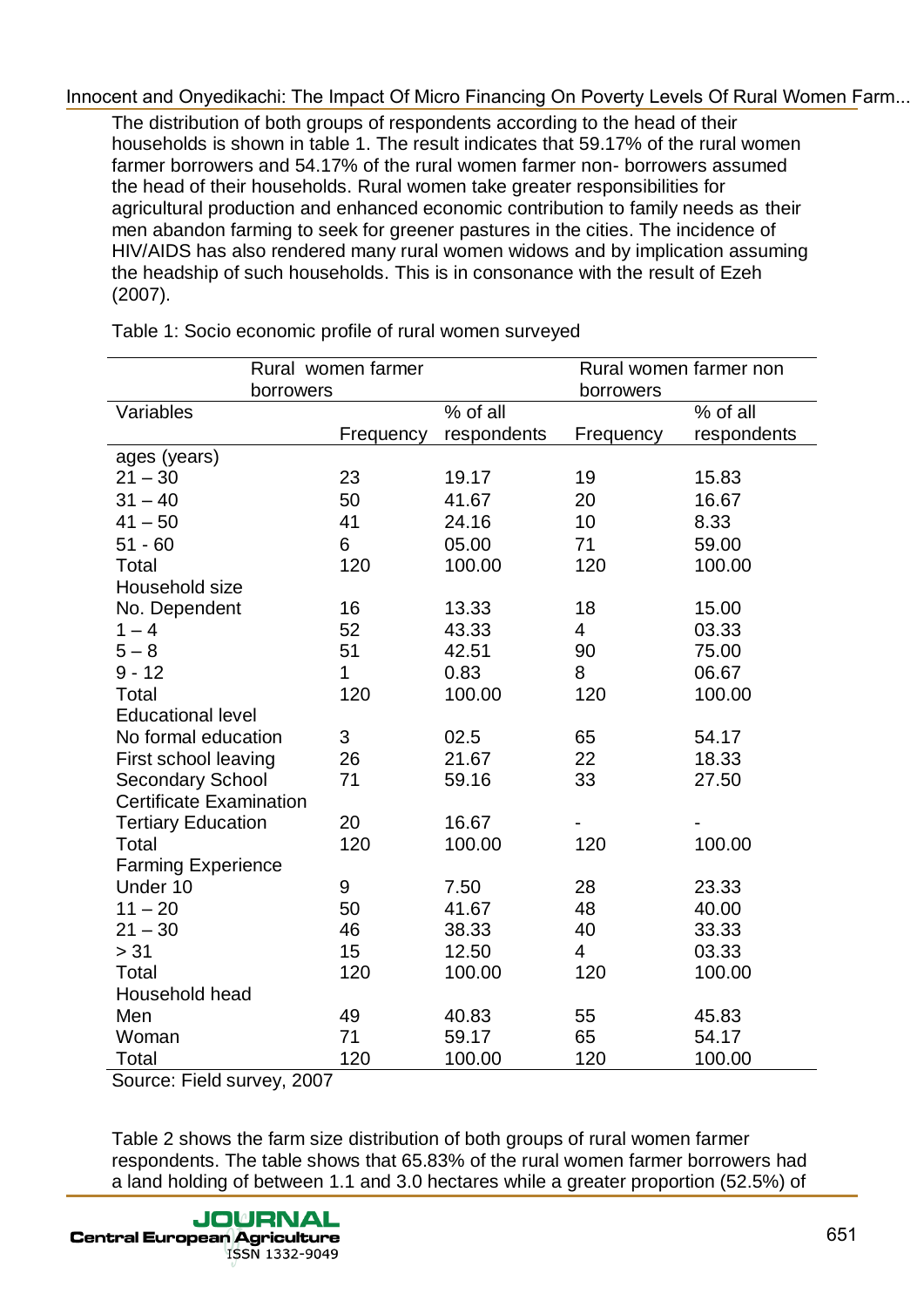the rural women farmer non-borrowers had a land size holding of below 1 ha. The result further concretizes the fact that customs, traditions and institutional constraints have impeded women's access to land. In most parts of Nigeria, land inheritance system is partrinineal. Women subject their rights to their father, before marriage and to their husbands upon marriage.

|                  | Rural women farmer<br>borrowers |             | Rural women farmer non<br>borrowers |             |
|------------------|---------------------------------|-------------|-------------------------------------|-------------|
| <b>Variables</b> |                                 | % of all    |                                     | $%$ of all  |
|                  | Frequency                       | respondents | Frequency                           | respondents |
| Farm size        |                                 |             |                                     |             |
| Below 10         | 41                              | 34.17       | 63                                  | 52.50       |
| $1.1 - 3.0$      | 79                              | 65.83       | 52                                  | 43.33       |
| $3.1 - 5.0$      | $\blacksquare$                  |             | 5                                   | 94.17       |
| Total            | 120                             | 100.00      | 120                                 | 100.00      |

Table 2: Farm size distribution of rural women surveyed

Source: Field survey, 2007

Rural women farmer borrowers and non borrowers distribution of agricultural enterprises is shown in Table 3. The dominant (56.67% for rural women farmer borrowers and 64.17% of the rural women farmer non borrowers) agricultural enterprise embarked by both groups of rural women is cassava cultivation. These figures reflect the status of cassava not only as women based crop but the most important food crop in the state.

 Rural women farmer borrowers Rural women farmer non borrowers Variables **Frequency** % of all respondents Frequency % of all respondents Category of Enterprises Cassava 68 56.67 77 64.17 Rice 10 08.33 00 00.00 Cassava/maize/melon 22 18.33 20 16.67 Vegetables 13 10.83 20 16.66 Yam 05 04.17 03 02.50 Livestock 05 04.17 03 02.50 (fishing/poultry) 02 01.67 00 00.00 Total 120 100.00 120 100.00 Inhorent and One of the Impact Of Maria Temperation and Chrometical Christmatics and Christmatics relations and Christmatics relations and the transformations of the transformation of the Impact Of Temperations of the Chri

Table 3: Enterprise dimension of rural women surveyed

Source: Field survey, 2007

Table 4 shows the distribution of the respondents according to their annual farm income. The table shows that 30.83% of the rural women farmer borrowers annual farm income spanned between N15,000.00 and N25,000.00 (100 and166.67 USD) while 41.67% of the annual farm income of rural women farmer non borrowers ranged between N15,000 and N20,000.00 (100 and 133 USD). The significantly low proportion of household annual farm incomes suggest the vicious cycle of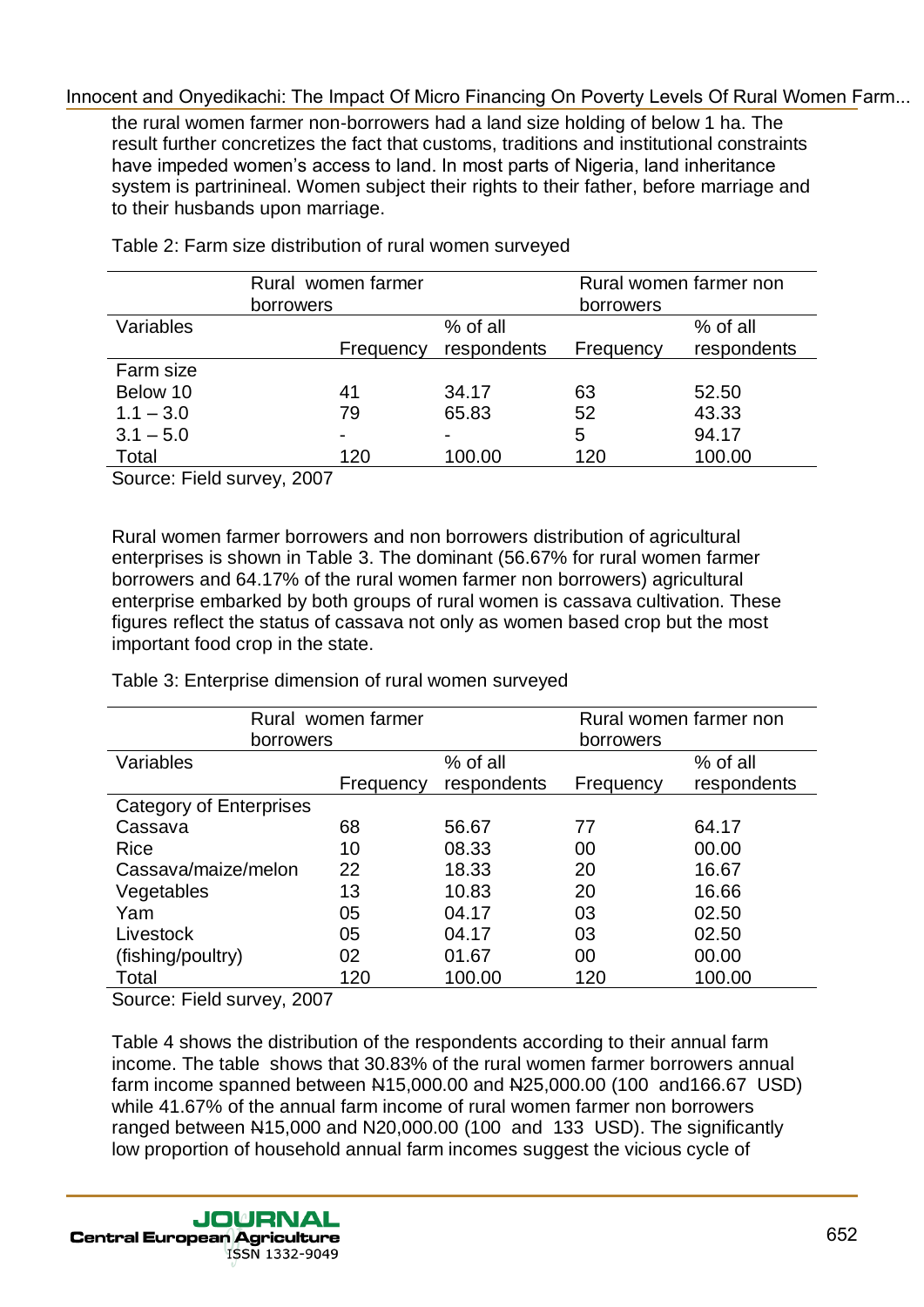| borrowers<br>Frequency                |                                                               |                                |                                                                                                                                                                                                                                                                                                                                                                                                                                                                                                                                                                                                                                                                                                                                                                                                 |
|---------------------------------------|---------------------------------------------------------------|--------------------------------|-------------------------------------------------------------------------------------------------------------------------------------------------------------------------------------------------------------------------------------------------------------------------------------------------------------------------------------------------------------------------------------------------------------------------------------------------------------------------------------------------------------------------------------------------------------------------------------------------------------------------------------------------------------------------------------------------------------------------------------------------------------------------------------------------|
|                                       | % of all                                                      | borrowers                      | % of all                                                                                                                                                                                                                                                                                                                                                                                                                                                                                                                                                                                                                                                                                                                                                                                        |
|                                       | respondents                                                   | Frequency                      | respondents                                                                                                                                                                                                                                                                                                                                                                                                                                                                                                                                                                                                                                                                                                                                                                                     |
|                                       |                                                               |                                |                                                                                                                                                                                                                                                                                                                                                                                                                                                                                                                                                                                                                                                                                                                                                                                                 |
| 37                                    | 30.83                                                         | 50                             | 41.67                                                                                                                                                                                                                                                                                                                                                                                                                                                                                                                                                                                                                                                                                                                                                                                           |
| 37                                    | 30.83                                                         | 43                             | 35.83                                                                                                                                                                                                                                                                                                                                                                                                                                                                                                                                                                                                                                                                                                                                                                                           |
| 20                                    | 16.67                                                         | 19                             | 15.83                                                                                                                                                                                                                                                                                                                                                                                                                                                                                                                                                                                                                                                                                                                                                                                           |
| 16                                    | 13.33                                                         | 5                              | 04.17                                                                                                                                                                                                                                                                                                                                                                                                                                                                                                                                                                                                                                                                                                                                                                                           |
|                                       |                                                               |                                | 02.50                                                                                                                                                                                                                                                                                                                                                                                                                                                                                                                                                                                                                                                                                                                                                                                           |
|                                       |                                                               |                                |                                                                                                                                                                                                                                                                                                                                                                                                                                                                                                                                                                                                                                                                                                                                                                                                 |
|                                       |                                                               |                                |                                                                                                                                                                                                                                                                                                                                                                                                                                                                                                                                                                                                                                                                                                                                                                                                 |
|                                       |                                                               |                                | 100.00                                                                                                                                                                                                                                                                                                                                                                                                                                                                                                                                                                                                                                                                                                                                                                                          |
|                                       |                                                               |                                |                                                                                                                                                                                                                                                                                                                                                                                                                                                                                                                                                                                                                                                                                                                                                                                                 |
| 1 Nigeria Naira $(N) = 150$ USD       |                                                               |                                |                                                                                                                                                                                                                                                                                                                                                                                                                                                                                                                                                                                                                                                                                                                                                                                                 |
| sufficiently gap widens (Ezeh, 2007). |                                                               |                                |                                                                                                                                                                                                                                                                                                                                                                                                                                                                                                                                                                                                                                                                                                                                                                                                 |
|                                       | Table 5: Value of monthly expenditure of rural women surveyed |                                |                                                                                                                                                                                                                                                                                                                                                                                                                                                                                                                                                                                                                                                                                                                                                                                                 |
| Rural women farmer<br>borrowers       |                                                               | borrowers                      | Rural women farmer non                                                                                                                                                                                                                                                                                                                                                                                                                                                                                                                                                                                                                                                                                                                                                                          |
|                                       | % of all                                                      |                                | % of all                                                                                                                                                                                                                                                                                                                                                                                                                                                                                                                                                                                                                                                                                                                                                                                        |
| Frequency                             | respondents                                                   | Frequency                      | respondents                                                                                                                                                                                                                                                                                                                                                                                                                                                                                                                                                                                                                                                                                                                                                                                     |
|                                       |                                                               |                                |                                                                                                                                                                                                                                                                                                                                                                                                                                                                                                                                                                                                                                                                                                                                                                                                 |
| 104                                   | 86.67                                                         | 116                            | 96.67                                                                                                                                                                                                                                                                                                                                                                                                                                                                                                                                                                                                                                                                                                                                                                                           |
| 13                                    | 10.83                                                         | 04                             | 03.33                                                                                                                                                                                                                                                                                                                                                                                                                                                                                                                                                                                                                                                                                                                                                                                           |
| 03                                    | 02.50                                                         | 00                             | 00.00                                                                                                                                                                                                                                                                                                                                                                                                                                                                                                                                                                                                                                                                                                                                                                                           |
| 00                                    | 00.00                                                         | 00                             | 00.00                                                                                                                                                                                                                                                                                                                                                                                                                                                                                                                                                                                                                                                                                                                                                                                           |
| 120                                   | 100.00                                                        | 120                            | 100.00                                                                                                                                                                                                                                                                                                                                                                                                                                                                                                                                                                                                                                                                                                                                                                                          |
|                                       | 6<br>3<br>120<br>Source: Field survey, 2007                   | 5.00<br>0.84<br>2.50<br>100.00 | 3<br>120<br>Table 5 displayed the frequency distribution of both groups of respondents according<br>to value of monthly expenditures. The table shows that 86.67% of the rural women<br>farmer borrowers and 96.6% of the rural women farmer non borrowers) of both<br>groups of respondents spend between $\mu$ 1.00 and $\mu$ 5, 000.00 (0.006 and 33.33<br>USD) monthly on both consumption and production windows. The significantly low<br>proportion of household expenditure on consumption and production outlets suggest<br>and underscore the insidious and endemic nature of poverty often engulfing most<br>rural households in Nigeria especially the women folks. Low expenditure and by<br>extension low investment in agriculture results in low output and invariably the food |

|                            | Rural women farmer |             | Rural women farmer non |             |  |
|----------------------------|--------------------|-------------|------------------------|-------------|--|
| borrowers                  |                    |             | borrowers              |             |  |
| <b>Variables</b>           |                    | % of all    |                        | $%$ of all  |  |
|                            | Frequency          | respondents | Frequency              | respondents |  |
| <b>Expenditure Group</b>   |                    |             |                        |             |  |
| N1.00-5,000.00             | 104                | 86.67       | 116                    | 96.67       |  |
| 5001.00-10,000.00          | 13                 | 10.83       | 04                     | 03.33       |  |
| 10,001-15,000.00           | 03                 | 02.50       | 00                     | 00.00       |  |
| 15,001-20,000.00           | 00                 | 00.00       | 00                     | 00.00       |  |
| Total                      | 120                | 100.00      | 120                    | 100.00      |  |
| Source: Field survey, 2007 |                    |             |                        |             |  |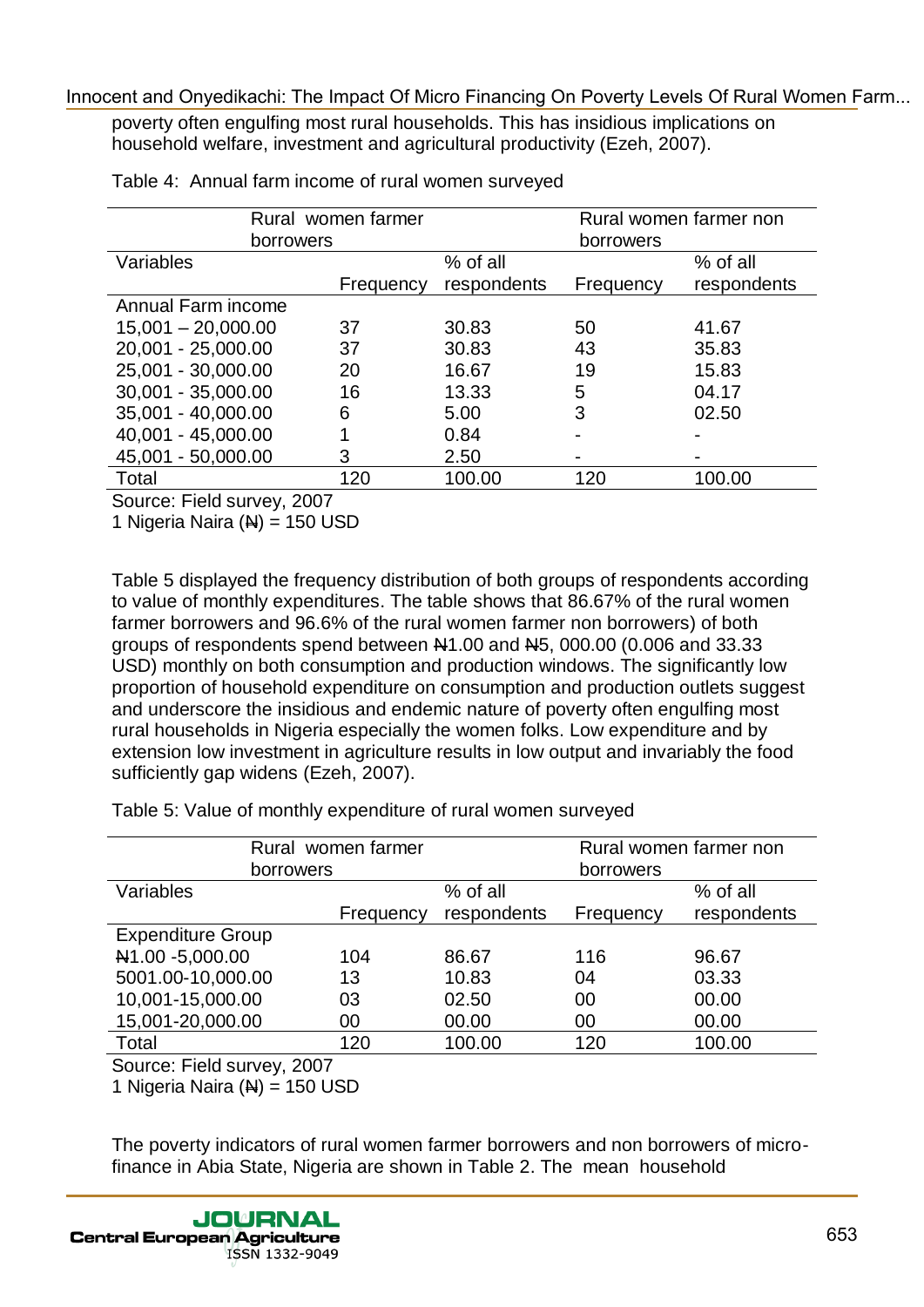expenditure is estimated to be N3, 292.17 (21.95 USD) per month or N39,506.04 (263.37 USD) per annum for rural women farmer borrowers while the mean household expenditure is estimated to be N2,667.35 (17.78 USD) per month or  $\text{H}32,008.2$  (213.39 USD) per annum for rural women farmer non borrowers. Meanwhile, the mean household income is estimated to be  $\frac{1}{2}$ , 057.68 (13.71) USD) per month or N24, 692.16 (164.61 USD) per annum for rural women farmer borrowers while the mean house hold income is estimated to be N1, 833.38 (12.22 USD) per month or N22, 000.56 (146.67USD) per annum for rural women farmer non borrowers. The incidence of poverty otherwise called the head count ratio (Ayobatele and Amudipe, 1999 and Ezeh, 2007) shows that the poverty incidence for rural women farmer borrowers is 0.558 while that of the rural women farmer non borrowers was 0.933. This implies that 55.8% and 93% of the rural women farmer borrowers and non-borrowers in Abia State respectively are poor because their income fell short of the mean household expenditure used as Poverty line. Innocent and Onyestiacht The Impact Of Mato Timannay On Power Levels Of Rivial Vienne 1 sm.<br>
N30.503.4 (263.5 USD) per amum for unal women from the view of the CHO MATO CONFIDENTIAL (1993) and the CHO MATO CONFIDENTIAL MSD

The poverty gap (poverty depth) also known as the income short fall allows for the assessment of the depth of poverty among the rural women farmer borrowers and non borrowers in Abia State, Nigeria. The poverty gap is 0.4537 for the rural women farmer borrowers while same is 0.6995 for the rural women farmer non borrowers. This implies that the poor rural women farmer borrowers require 45.37% of the poverty line to get out of poverty while the poor rural women farmer non borrowers require 69.95% of their poverty line to get out of poverty. This amounts to N1493.66 (9.96 USD) per rural woman farmer borrower per month or N17, 923.92 (119.49 USD) per annum. Also this amounts to N1865.81 (12.44 USD) per rural woman farmer non-borrower or  $\frac{122}{1389.74}$  (149.26 USD) per annum for the non borrowers.

| Poverty indicators           | Rural women      | Rural women |
|------------------------------|------------------|-------------|
|                              | farmer borrowers | farmer non- |
|                              |                  | borrowers   |
| Mean monthly income (N)      | 2057.68          | 1833.38     |
| Mean monthly expenditure (N) | 3292.17          | 2667.35     |
| Poverty line (N)             | 3292.17          | 2667.35     |
| Poverty incidence            | 0.558            | 0.933       |
| Poverty gap (Poverty Depth)  | 0.4537           | 0.6995      |
|                              | .                |             |

Table 2: Poverty indicators of rural women farmers borrowers and non-borrowers of micro-finance in Abia state, Nigeria.

Source: Calculated from Field Survey data, 2007

The result of the paired t-test of the rural women famer borrowers and non borrowers in Abia State, Nigeria is show in Table 3. The mean farm income generated from the sale of various produce from both groups of rural women farmers was statistically compared. The mean annual income from the sale of farm produce of rural women farmer borrowers was N24, 692.16 (164.61 USD) while that of the rural women farmer non borrowers was  $\overline{N}$  22, 000.56 (146.67 USD). The difference in annual farm income was  $\overline{N}$  2, 691.8 (17.95 USD). The result was statistically significant at 1.0% risk level. Therefore, the hypothesis of no significant difference in annual farm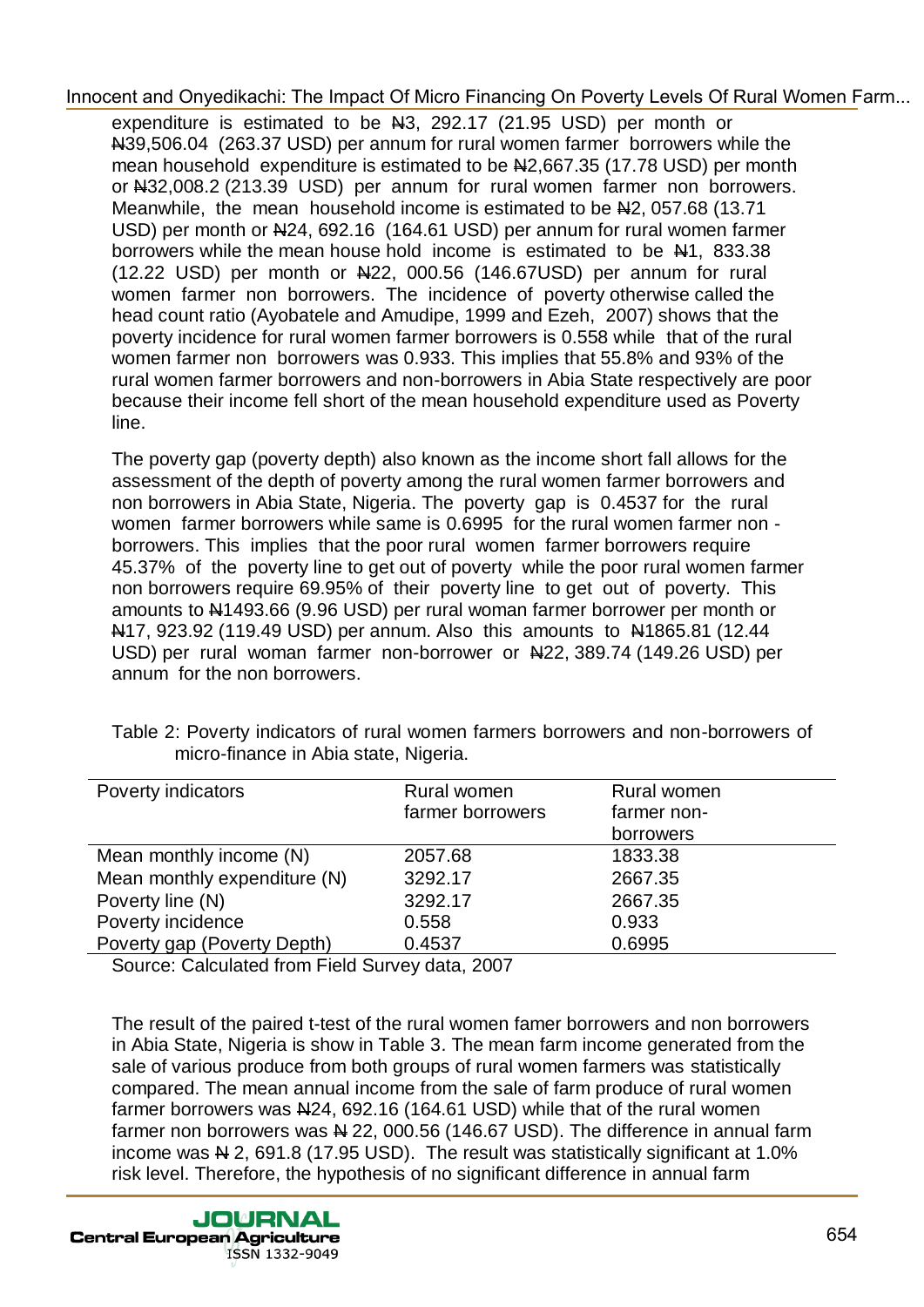| Innocent and Onyedikachi: The Impact Of Micro Financing On Poverty Levels Of Rural Women Farm<br>income of the two groups of rural women farmers is rejected. This result is consistent<br>with those obtained by Nwachukwu and Ezeh (2007), Ezeh (2004).                                                                                                                                                                                                                                                                                                                                                                                                                                                               |                                                         |                                                                                                                                                                                                                                                              |                       |           |  |
|-------------------------------------------------------------------------------------------------------------------------------------------------------------------------------------------------------------------------------------------------------------------------------------------------------------------------------------------------------------------------------------------------------------------------------------------------------------------------------------------------------------------------------------------------------------------------------------------------------------------------------------------------------------------------------------------------------------------------|---------------------------------------------------------|--------------------------------------------------------------------------------------------------------------------------------------------------------------------------------------------------------------------------------------------------------------|-----------------------|-----------|--|
| The mean farm size for the rural women farmer borrowers was 1.52 ha while the<br>value for the rural women farmer non borrowers was 1.05 ha. The total farm size<br>includes the total plots of land under the cultivation of the rural women farmers in the<br>study area. The difference in mean farm size between the two groups of rural women<br>farmers was 0.47 hectares. The result was statistically significant at 10.0% level of<br>probability hence the null hypothesis of no difference in farm size of the two groups<br>of rural women farmers is rejected.                                                                                                                                             |                                                         |                                                                                                                                                                                                                                                              |                       |           |  |
| The mean quantity or fertilizer used by the rural women farmer borrowers was 402.5<br>kg while that of the rural women farmer non borrowers was 88.37 kg. The mean<br>difference was 314.17kg and result was statistically significant at 1.0% level of<br>significance. Therefore, the null hypothesis of no significant difference is rejected.<br>This result is consistent with those of Nwachukwu and Ezeh (2007) and Amalu<br>(2005). There is however increased intensity of fertilizer use among the rural women<br>farmer borrowers due to the increased funding from the rural finance institutions.<br>Table 3: Results of paired t-test for levels of farm income, farm size and fertilizer use<br>Nigeria. |                                                         | between the rural women farmer borrowers and non borrowers in Abia state,                                                                                                                                                                                    |                       |           |  |
|                                                                                                                                                                                                                                                                                                                                                                                                                                                                                                                                                                                                                                                                                                                         |                                                         | <b>Paired differences</b>                                                                                                                                                                                                                                    |                       |           |  |
| Paired categories                                                                                                                                                                                                                                                                                                                                                                                                                                                                                                                                                                                                                                                                                                       | Mean                                                    | Mean difference                                                                                                                                                                                                                                              | Standard<br>deviation | T value   |  |
| $Z_1$<br>$Z_2$                                                                                                                                                                                                                                                                                                                                                                                                                                                                                                                                                                                                                                                                                                          | 24692.16<br>22000.56                                    |                                                                                                                                                                                                                                                              |                       |           |  |
| $Z_1 - Z_2$                                                                                                                                                                                                                                                                                                                                                                                                                                                                                                                                                                                                                                                                                                             |                                                         | 2691.8                                                                                                                                                                                                                                                       | 200.4389              | 17.170*** |  |
| $Z_3$<br>$Z_4$<br>$Z_3 - Z_4$<br>$Z_5$                                                                                                                                                                                                                                                                                                                                                                                                                                                                                                                                                                                                                                                                                  | 1.52<br>1.05<br>402.5                                   | 0.47                                                                                                                                                                                                                                                         | 0.0774                | $1.923*$  |  |
| $Z_6$                                                                                                                                                                                                                                                                                                                                                                                                                                                                                                                                                                                                                                                                                                                   | 88.33                                                   |                                                                                                                                                                                                                                                              | 1077.4                | 15.386*** |  |
| $Z_5 - Z_6$<br>Source: Field survey data, 2007                                                                                                                                                                                                                                                                                                                                                                                                                                                                                                                                                                                                                                                                          |                                                         | 314.17                                                                                                                                                                                                                                                       |                       |           |  |
| $***$<br>*<br>$Z_1$<br>$=$<br>$Z_2$<br>$=$<br>$Z_3$<br>$=$<br>$Z_4$<br>$=$                                                                                                                                                                                                                                                                                                                                                                                                                                                                                                                                                                                                                                              | Significant at 1.0 percent level<br>Significant at 10.0 | Mean annual farm income of rural women farmer beneficiaries.<br>Mean annual farm income of rural women farmer non-beneficiaries.<br>Mean farm size (ha) of rural women farmer beneficiaries.<br>Mean farm size (ha) of rural women farmer non beneficiaries. |                       |           |  |
| $Z_5$<br>$=$<br>$Z_5$<br>$=$                                                                                                                                                                                                                                                                                                                                                                                                                                                                                                                                                                                                                                                                                            |                                                         | Mean fertilizer (kg) use level of rural women farmer beneficiaries.<br>Mean fertilizer (kg) use level of rural women farmer non beneficiaries.                                                                                                               |                       |           |  |

| $***$   |                           | Significant at 1.0 percent level                                        |
|---------|---------------------------|-------------------------------------------------------------------------|
| $\star$ |                           | Significant at 10.0                                                     |
| $Z_1$   | $\mathbf{r} = \mathbf{r}$ | Mean annual farm income of rural women farmer beneficiaries.            |
| $Z_{2}$ | $\alpha = \alpha$         | Mean annual farm income of rural women farmer non-beneficiaries.        |
| $Z_3$   | $\alpha = 0$              | Mean farm size (ha) of rural women farmer beneficiaries.                |
| $Z_4$   | $=$                       | Mean farm size (ha) of rural women farmer non beneficiaries.            |
| $Z_5$   | $\alpha = 1$              | Mean fertilizer (kg) use level of rural women farmer beneficiaries.     |
| $Z_{5}$ | $\mathbf{r} = \mathbf{r}$ | Mean fertilizer (kg) use level of rural women farmer non beneficiaries. |
|         |                           |                                                                         |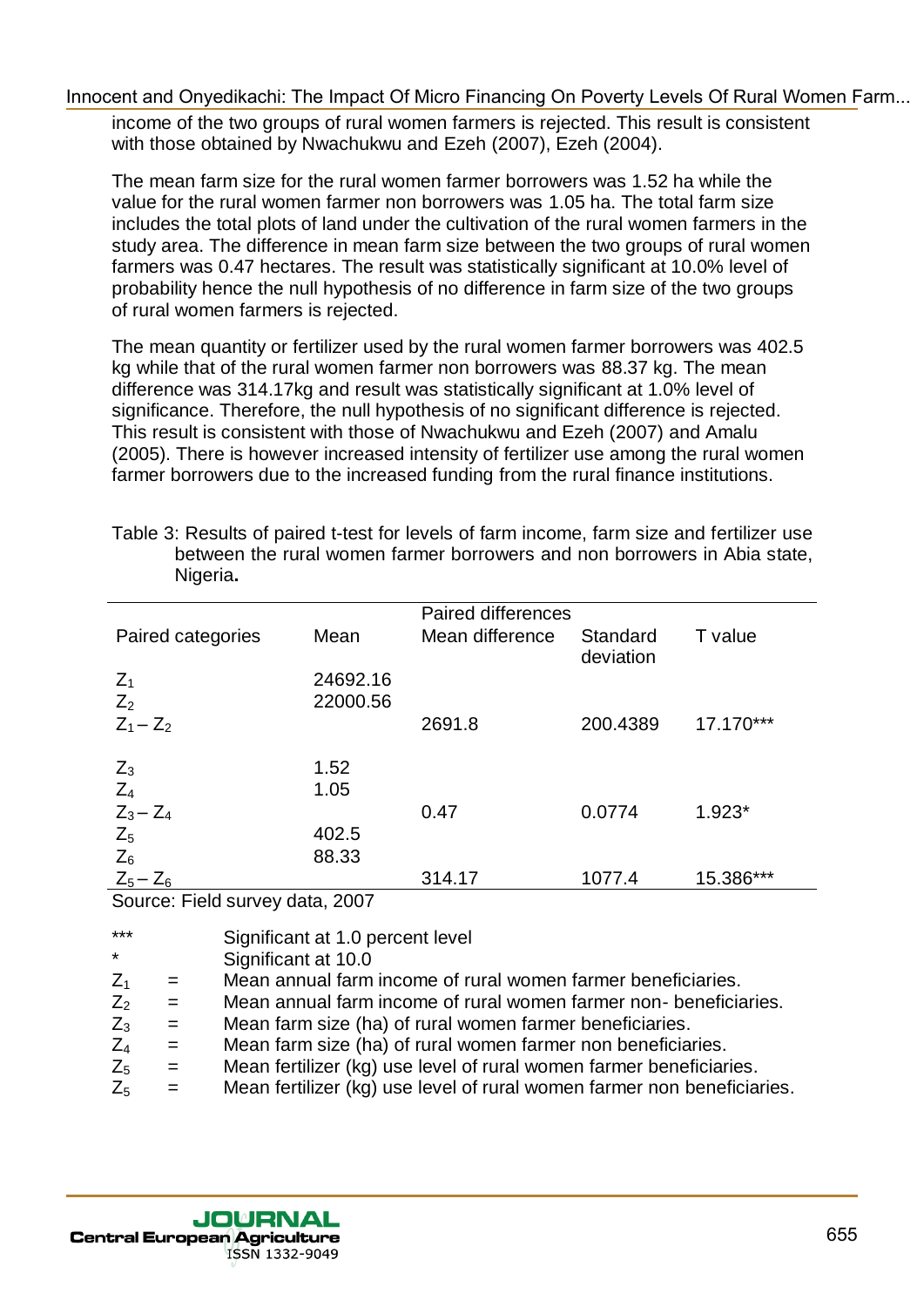### CONCLUSION AND RECOMMENDATION [Innocent and Onyedikachi: The Impact Of Micro Financing On Poverty Levels Of Rural Women Farm...](http://jcea.agr.hr/volumes.php?search=Article%3A1245)

The research has shown that the mean household expenditure of the rural women farmer borrowers was  $\frac{1}{2}$  3,292.17 (21.95 USD) per month while that of the rural women farmer non borrowers was  $\frac{N}{2,667.35}$  (17.78 USD) per month. The study showed that poverty incidence was 0.558 per rural women famer borrowers and 0.933 for rural women farmer non borrowers. The poverty gap also known as income shortfall was 0.4547 for the rural women farmer borrowers and 0.6995 for the rural women non borrowers. The research revealed also that the micro finance institution credits have impacted significantly on the mean annual farm, farm size and fertilizer use level of the rural women farmer borrowers. Innocent and Onyestiackin The Impact Of Mato Entary Book the state of the train of the measurable and the measurable and the measurable and the train is above that the measurable and the measurable and the measurable and t

Based on the findings of the research, the following recommendation will suffice.

The level of funding by the micro-finance institutions should be increased as evidence has shown that the level of poverty experienced even by their women clientele is high. Increase in the volume of credit disbursed to rural women farmers has the attendant effect to enable them to meet up with their financial needs and help realize the much needed food security objectives.

The various governments (Federal, State, local) should as a matter of deliberate policy impose a greater subsidy on farm inputs especially inorganic fertilizers and other agro chemicals to make not only readily available but affordable, accessible and cost effective to all strata of poor rural women.

The extension agents of the various State ADPs should be encouraged to intensify the aggregation of rural farmers especially the women into cooperatives. This would be the required impetus and new emphasis required by the institutional sources of credit to adopt the policy of group approach to lending as against individual farmer approach.

The governments at all levels should initiate a deliberate policy towards removing the institutional, customary and traditional inhibition to rural women"s access to land for agricultural purposes. Increased access to farmland by rural women farmers will boost agricultural output and reduce endemic poverty among them.

### **REFERENCES**

- Abia State Government (1992) Abia in Brief, Published by the Abia State Government Printer Government House Umuahia Pp. 1-3.
- Adegeye, V.A. (1999) "Etiology and Determinants of Poverty Among Rural Women in Oyo State, Nigeria. In Poverty Alleviation and Food Security in Nigeria Fabiyi, Y.C. and E.O. Idowu (eds.) NAAE Ibadan pp. 14-19.
- Akinyele, I.O (1997) Policy Implications and Influence of Allocation and Workload of Women household carrying capacity and urban and Ogbomosho, University of Ibadan press.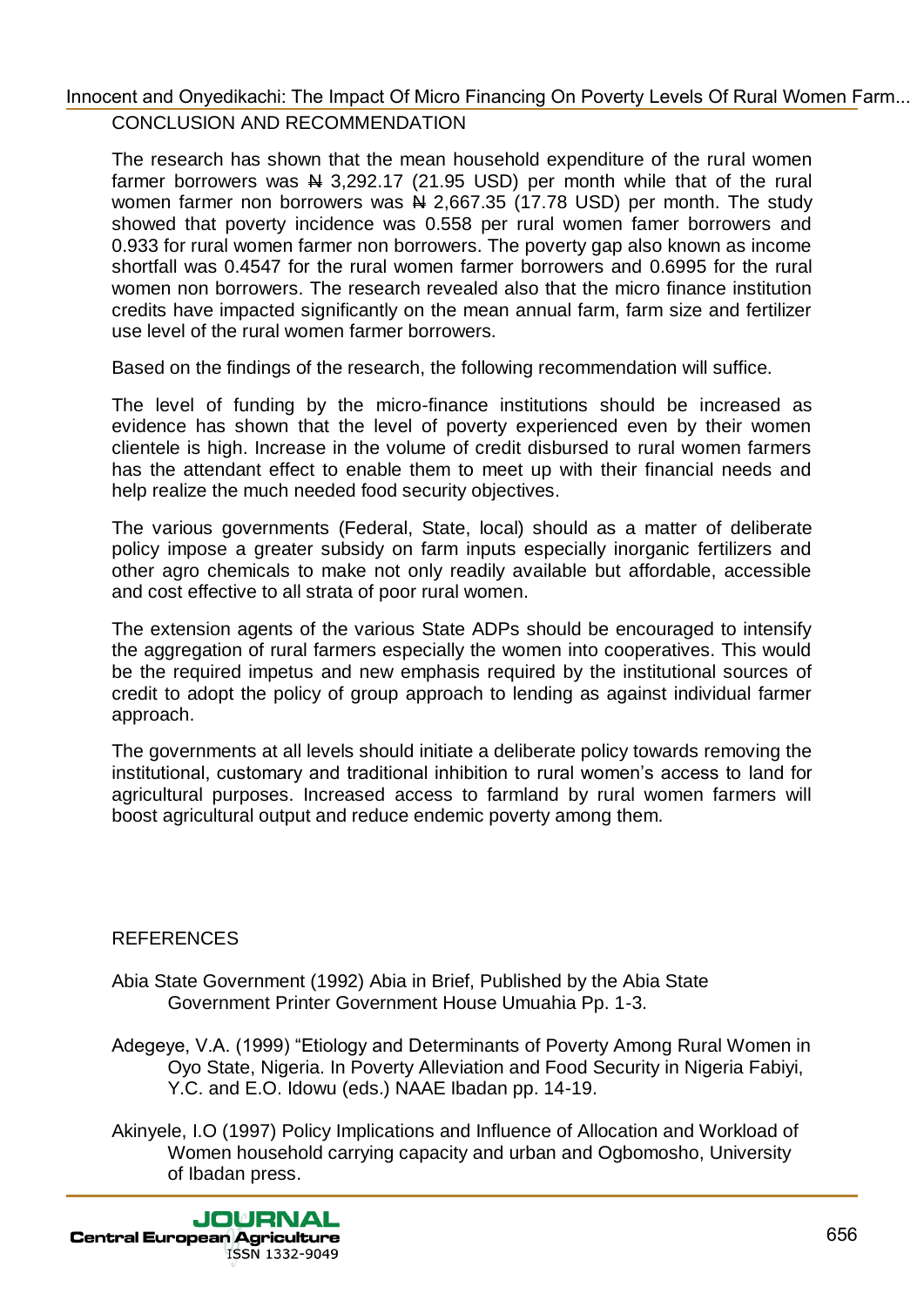- Ahia, U.P. (2005) "Effect of Borrowing Costs on Demand for Farm Credit By Rural Women Farmers in Ohafia Agricultural zone of Abia State Nigeria". MSc. Thesis Department of Agriculture, Abia State University Uturu.
- Amalu, U.C. (1998) Agricultural Research and Extension in sub Sahara Africa. University of Calabar Press p.21.
- Amalu, U.C. (2005) "Poverty Alleviation and Agriculture in Sub-Saharan Africa: The Nigerian Experience". Journal of Food, Agriculture and Environment 3: 230 – 236.
- Anyiro, C.O. and B.N. Oriaku (2011). Access to and Investment of Formal Micro Credit by small Holder Farmers in Abia State, Nigeria. A case study of ABSU Micro Finance Bank, Uturu. The Journal of Agricultural Sciences, vol.6, no 2. Pp 69-76.
- Ayobatele, J.T. and Amudipe, D.A. (1999) "Poverty profile of Working Women in Akure North and South LGAs of Ondo State". In *Poverty Alleviation and Food Security in Nigeria.* Fabiyi, Y.C. and E.O. Idowu (eds.) Nigerian Association of Agricultural Economics (NAAE) Ibandan pp. 127-131. Innocent and Onyestiacht: The Impact Of Micro Entango Of Doverty Levelson City (19705) [1962] (1962) [1962] [1962] [1962] [1962] [1978] [1978] [1978] [1978] [1978] [1978] [1978] [1978] [1978] [1978] [1978] [1978] [1978] [
	- Durno, J., and R. Stuart. 2005. Gender issues in sustainable agriculture. p.24-37 . In Overholt C. (ed.). Gender roles in development projects. New Delhi Fox Publisher, New Delhi, India.
	- Ezeh C.I. (2004) "A Comparative Study of Fadama and Non Fadama Crop farmers in Osisioma-Ngwa LGA, Abia State, Nigeria". *Journal of Tropical and Sustainable Agriculture* 13: 31-36.
	- Ezeh C.I. (2007) "Poverty Profiles and Determinants of Expenditures of Rural Women Households in Abia State, Nigeria". The *Nigerian Journal of Development Studies* 6(1): 187-204.
	- C.I. Ezeh, C.O. Anyiro, I.O. Ehiemere, N.Q Obioma (2012). Gender Issues on Poverty Alleviation Programmes in Nigeria; the Case of the National Fadama 1 Development Project in Abia State, Nigeria. Agris on-line Papers in Economics and Informatics. Vol 4(3): 15-20.
	- FAO. 2004. Sustainable development and management wetlands; Wetland contribution to livelihoods in Zambia. Food and Agricultural Organization (FAO), Rome, Italy.
	- Hoddinott, S.A. (1998) "Implementation of the Poverty Alleviation Programme: Lilongwe, Malawi MIT press p.12.
	- Ijere, M.O. (1991) "Agricultural Credit policies in Nigeria: A Review of Achievements, Problems and Prospect". Economic and Financial Review. Central Bank of Nigeria (CBN) 23(4): 40-47.